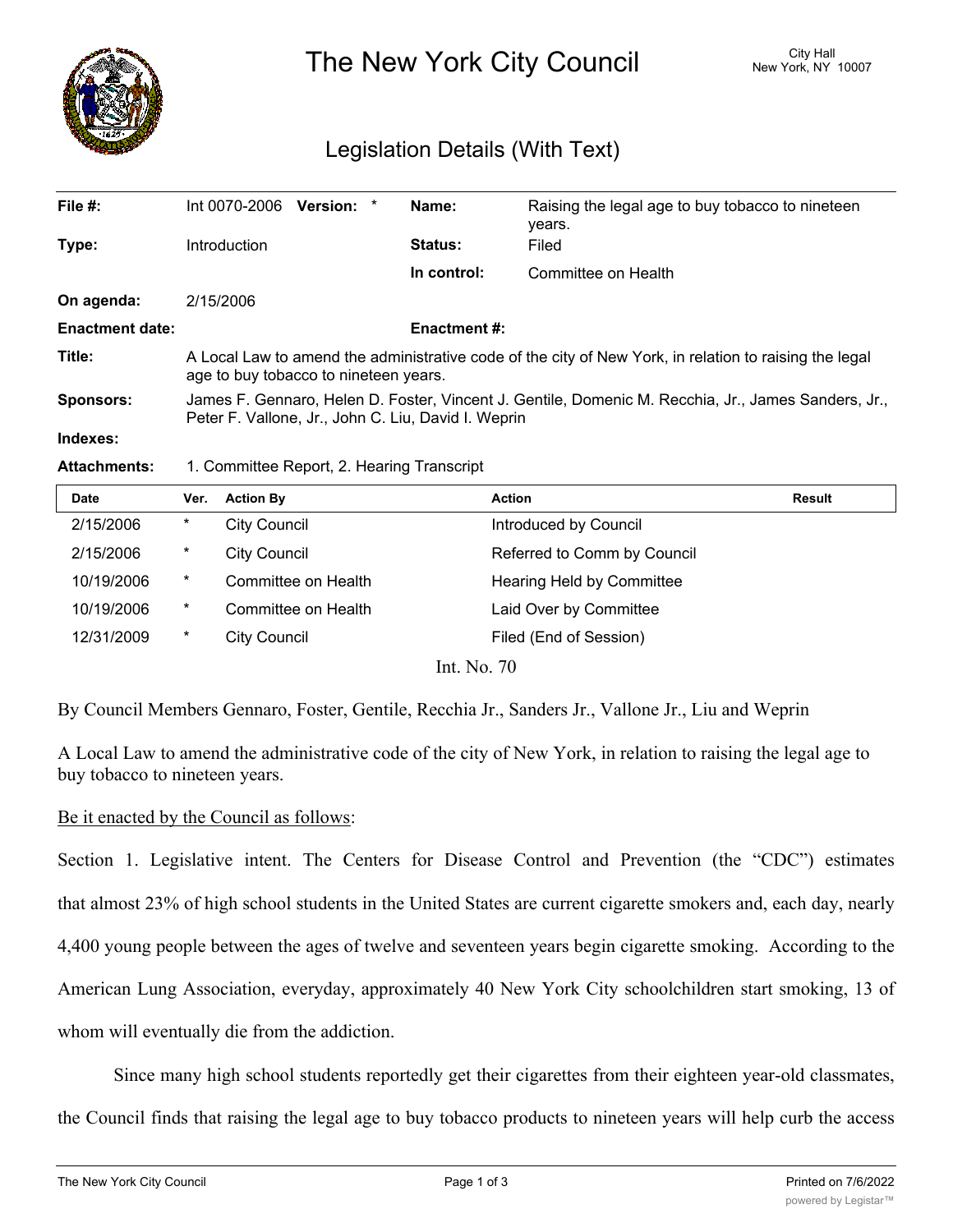### **File #:** Int 0070-2006, **Version:** \*

of younger teenagers to tobacco and will help prevent them from starting to smoke. Three states - Alaska, Utah and Alabama - have raised the age when teenagers can buy tobacco products from eighteen to nineteen and, according to the CDC, in each of those states the rate of teenage smoking has dropped in the past five years. Additionally, Suffolk County, in May 2005, became the first county in the State to raise the legal age for tobacco products to nineteen, while Rockland County, in August 2005, passed similar legislation. Furthermore, Nassau County is considering a similar action. A bill to raise the legal purchasing age throughout the State has also been recently introduced in the New York State Legislature.

In raising the legal age to buy tobacco to nineteen years, the Council seeks to augment existing tobacco prevention and control programs, to help prevent the initiation of smoking by teenagers and improve the general health of all New Yorkers.

§2. Section 17-620 of chapter 7 of title 17 of the administrative code of the city of New York is hereby amended to read as follows:

§ 17-620 Sale of tobacco products to minors prohibited. Any person operating a place of business wherein tobacco products are sold or offered for sale must be licensed as required by section 17-617.1 of this code and is prohibited from selling such products to individuals under [eighteen] nineteen years of age, and shall post in a conspicuous place a sign upon which there shall be imprinted the following statement, "SALE OF CIGARETTES, CIGARS, CHEWING TOBACCO, POWDERED TOBACCO, OR OTHER TOBACCO PRODUCTS, ROLLING PAPER OR PIPES, TO PERSONS UNDER [EIGHTEEN] NINETEEN YEARS OF AGE IS PROHIBITED BY LAW." Such sign shall be printed on a white card in red letters at least one-half inch in height. Sale of tobacco products in such places, other than by a vending machine, shall be made only to an individual who demonstrates, through a driver's license or other photographic identification card issued by a government entity or educational institution, that the individual is at least [eighteen] nineteen years of age. Such identification need not be required of any individual who reasonably appears to be at least twenty-five years of age, provided, however, that such appearance shall not constitute a defense in any proceeding alleging the sale